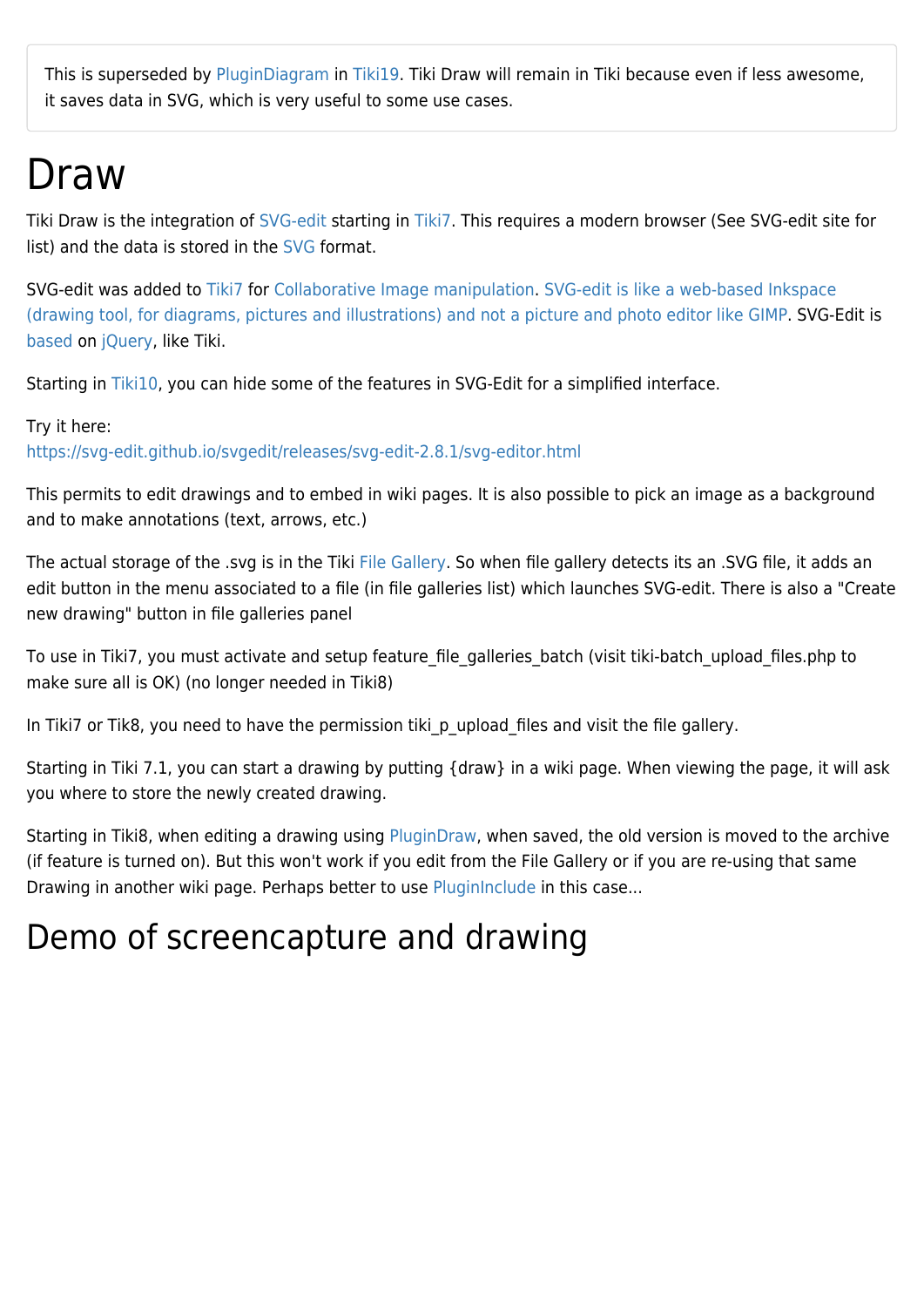# Videos

The SVG-edit has changed since the videos were made, but it still gives you a great overview.

Introduction to SVG-edit

SVG-edit 2.3: New Features SVG-Edit 2.4: Part 1 of 2

SVG-Edit 2.4: Part 2 of 2

## Use cases

### Annotating images

For example, designer's Proofs or Mockups: Similar to [PluginAnnotation](https://doc.tiki.org/PluginAnnotation) (a simpler image annotation feature), it would be nice to pick an image from the system and start it in draw mode, where we can add captions. So the image would be the background in SVG-Edit

## Drawing charts

I want to draw a diagram of some sort (ex.: org chart)

Try it out at<http://demo.tiki.org/>(You'll likely need to activate the feature)